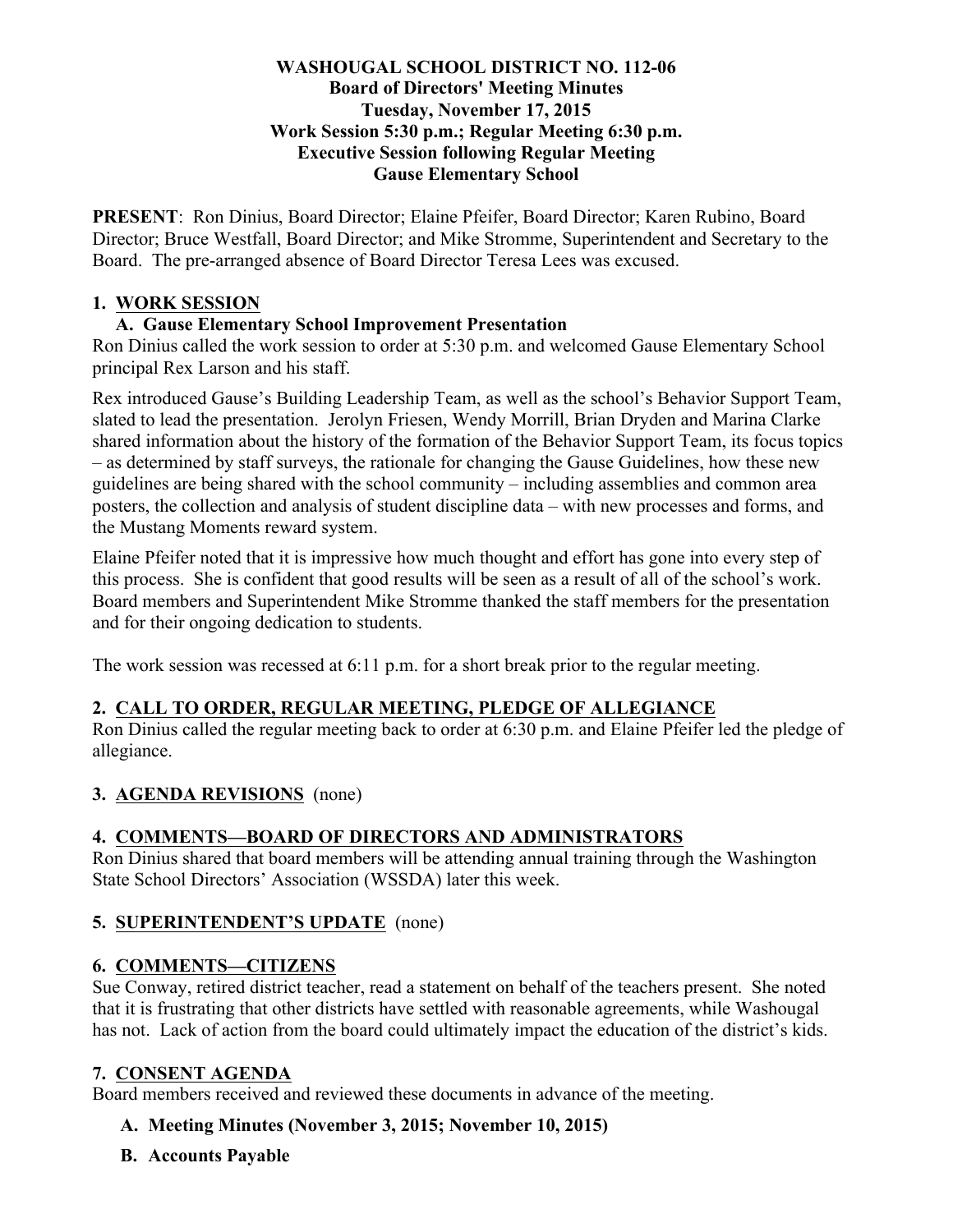### General Fund

Warrant Numbers 207674 – 207678, totaling \$21,710.43 (Pay date: November 4, 2015) Warrant Number 207679, totaling \$173.98 (Pay date: November 4, 2015) Warrant Numbers 207680 – 207776, totaling \$206,197.28 (Pay date: November 20, 2015) ASB Fund Warrant Numbers 20691 – 20692, totaling \$8,701.41 (Pay date: November 4, 2015) Warrant Numbers 20693 – 20718, totaling \$14,976.10 (Pay date: November 20, 2015) Capital Projects Fund Warrant Number 3940, totaling \$6,484.15 (Pay date: November 4, 2015) Warrant Numbers 3941 – 3950, totaling \$351,651.96 (Pay date: November 20, 2015) ACH

ACH Numbers 151600130 – 151600154, totaling \$69,633.62 (Pay date: November 20, 2015)

### **C. Payroll (Pre-authorization November 2015)**

### **D. Personnel Report**

Classified Appointments:

- Mona Al-Dalaan Para-educator (Title I) at JMS.
- Jeraby Dillon –Technical Support Assistant at DO.
- Rod Heller Lead Grounds/Maintenance at DO.
- Megan Lambert Early Learning at HES.
- Michael Taylor Lead Campus Security at WHS.

### Classified Leave of Absence:

• Amber Blackwell – Para-educator at GES, 11/16/15 to 1/3/16.

Classified Resignation:

- Nancy Rowell Para-educator at GES, as of 11/9/15.
- Kim Williams Para-educator at HES, as of 11/13/15.

### Certified Appointment:

• Ida Thorson – School Counselor at EHS.

### Extra-Curricular Appointment:

• Jeff Crosby – Assistant Boys' Basketball Coach at WHS.

### Extra-Curricular Resignation:

- Rebeca Johnson Boys' Basketball Coach at JMS.
- **E. Contracts**
- **F. Field Trips**
- **G. Donations**

Karen Rubino moved to approve the consent agenda as presented. Bruce Westfall seconded, and the motion carried unanimously.

### **8. INFORMATIONAL PRESENTATIONS**

### **A. Construction Update**

Joe Steinbrenner, Rick Yeo and Adam Cormack were present to give the board an update on all of the district's construction projects related to the 2015 bond. Adam shared progress on each site, including planning, bids and coordination with local oversight agencies, as well as roof and HVAC improvements, safety and security upgrades, and the budgets for these projects. The board thanked Adam, Rick and Joe for the information.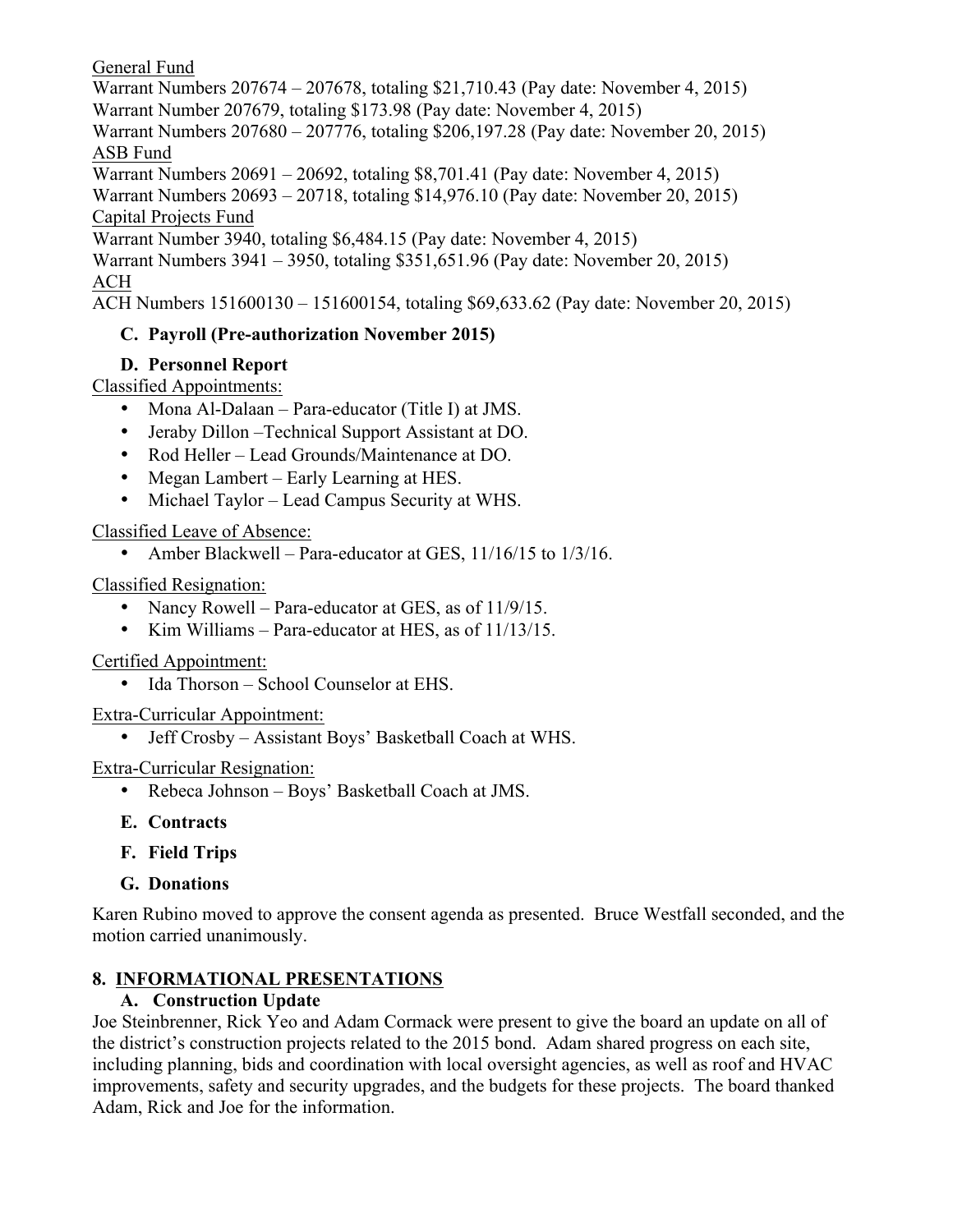### **9. PROPOSALS FOR ACTION**

### **A. Discussion & Appointment of Board Director, District 3 Position (roll call vote)**

Ron Dinius shared an update on the process for the appointment of District 3 director position. He read Bruce Westfall's letter of resignation. Bruce will remain on the board through the December 8, 2015 meeting. Mike Stromme shared the timeline for the appointment of the new District 3 director, including the interview of Jaron Barney for the position on November 10, 2015. The new director will be sworn in at the first meeting in January 2016, and will begin service at that time.

Elaine Pfeifer moved to appoint Jaron Barney for the District 3 Board Director position, with Jaron assuming board duties on January 12, 2016. Karen Rubino seconded the motion. Ron Dinius asked for a roll call vote. Bruce Westfall abstained from this vote, since he currently fills this position. Elaine Pfeifer, yes; Karen Rubino, yes; Ron Dinius, yes. The motion was approved.

### **B. Resolution 2015-16-08: Declaration of Surplus, Transportation Vehicles**

Bruce Westfall moved to approve Resolution 2015-16-08 as presented. Karen Rubino seconded and the motion carried unanimously.

### **10. POLICY REVISIONS, second reading**

- **A. Policy 3205 – Sexual Harassment of Students Prohibited**
- **B. Policy 5011 – Sexual Harassment of District Staff Prohibited**
- **C. Policy 5642 – Administrative Internships**

Elaine Pfeifer moved to approve policies 3205, 5011 and 5642 as presented. Karen Rubino seconded and the motion carried unanimously.

### **11. FUTURE AGENDA ITEMS TO BE ADDED TO THE BOARD PLANNING CALENDAR** (none)

### **12. BOARD EVALUATION**

Ron Dinius collected the board's self-evaluation forms. The results are attached.

### **13. RECESS TO EXECUTIVE SESSION**

The board recessed to executive session at 7:03 p.m., noting that it would return to regular session, after approximately 30 minutes, for adjournment only.

#### **14. EXECUTIVE SESSION RCW 42.30.110(1)(g) – Personnel**

### **RETURN TO REGULAR SESSION**

The board returned to regular session at 7:42 p.m.

### **15. ADJOURN**

Karen Rubino moved to adjourn the meeting at 7:42 p.m. Elaine Pfeifer seconded and the motion carried unanimously.

**\_\_\_\_\_\_\_\_\_\_\_\_\_\_\_\_\_\_\_\_\_\_\_\_\_\_ \_\_\_\_\_\_\_\_\_\_\_\_\_\_\_\_\_\_\_\_\_\_\_\_\_\_\_\_**

# **Dated this 8th day of December 2015**